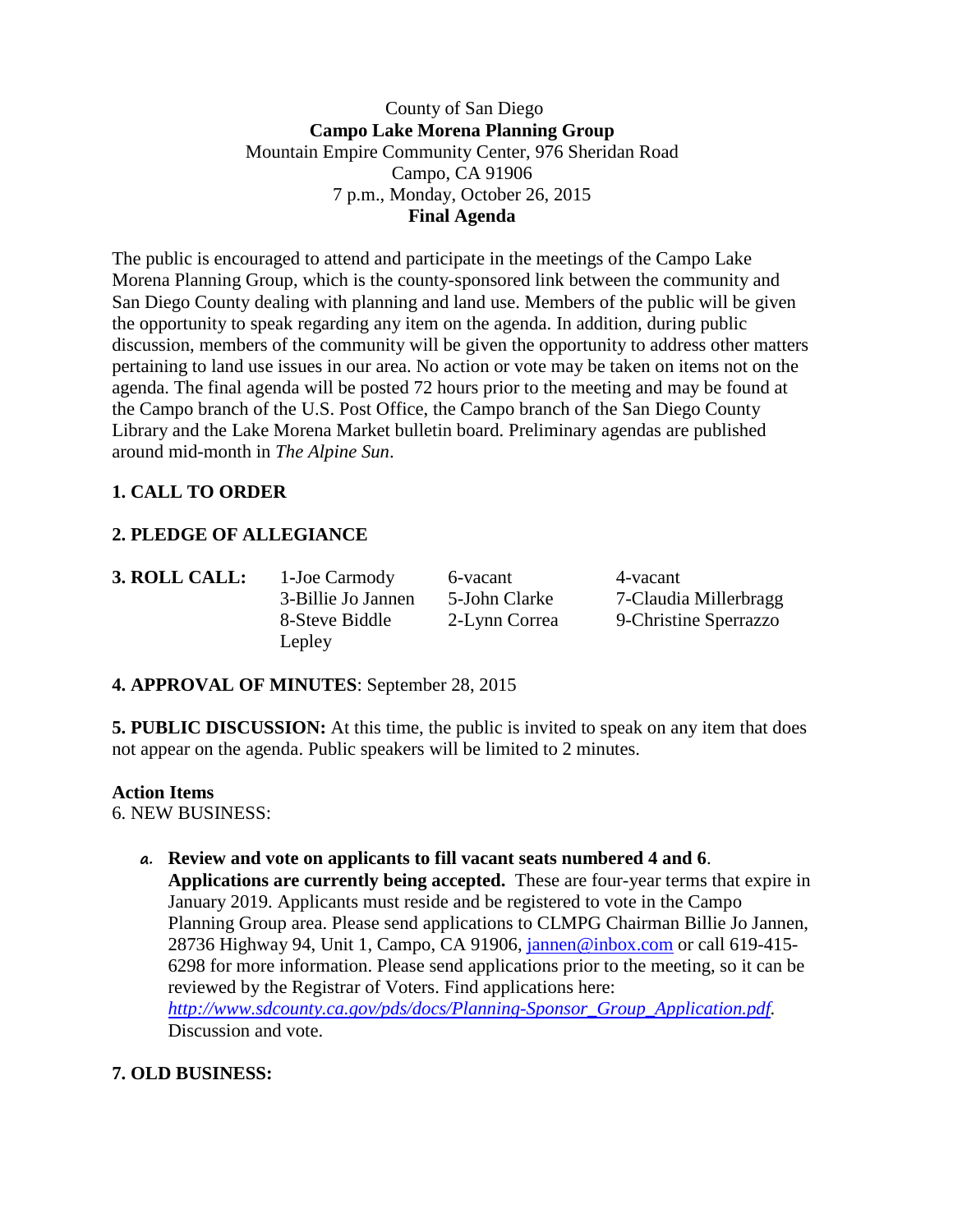- **b. Review of proposed follow-up letter on military maneuvers over people's homes.**  The planning group has supported efforts by residents to resolve problems with excessively low-flying military helicopters. The group has hosted speakers from Rep. Juan Vargas's office and from the military, while Brian Falgren and Bob Shea have worked to resolve these problems. The planning group decided last month to do a follow-up letter. Discussion and vote.
	- **a. Standing Subcommittee reports:**
		- **1. Groundwater, John Clarke**.
		- **2. Sewer and Septic, Joe Carmody**
		- **3. Community Economic Impacts, Steven Biddle**
		- **4. Traffic and Public Safety, no current chairman**
	- **b. Update on Camp Lockett Interest Group:** CLIG Chairman Larry Johnson

reports.

### **8. CORRESPONDENCE AND ANNOUNCEMENTS**

- **a. The Star Ranch vesting and landscape architecture maps have been updated**  and are available, both at meetings and by appointment with the CLMPG chairman. A box of various project maps arrived July 3 and staff reports that environmental documents could be released for review within a couple of months. Staff member Dennis Campbell reports that he is not yet ready to present to the group.
- **b. Discounted rain barrel sale by San Diego County and Solana Center:** Now through Nov. 1, residents can order rain barrels online and then pick them up on November 7 at the Water Conservation Garden between 10 a.m. and 2 p.m. Web address here: http://www.rainbarrelprogram.org/sandiego. Forwarded to group.
- **c. October 23 Traffic Advisory Committee agenda.** Nothing in our area. Forwarded to group members.
- **d. Voice of San Diego Morning Report:** *Horn is Out on Lilac Hills Vote*: The Fair Political Practices Commission, recommended Tuesday that County Supervisor Bill Horn not vote on the controversial Lilac Hills housing project in Valley Center. Forwarded to group members.
- **e. New round of updates to the Tiered Winery Ordinance:** Changes to sections on Limited Wholesale, Boutique and Small Wineries (POD 14-005). Project page here: [http://www.sandiegocounty.gov/content/sdc/pds/Public\\_Review\\_Non-](http://www.sandiegocounty.gov/content/sdc/pds/Public_Review_Non-CEQA.html)[CEQA.html.](http://www.sandiegocounty.gov/content/sdc/pds/Public_Review_Non-CEQA.html) Forwarded to group.

#### **9. EXPENSES**

**a. Please report any valid expenses for group approval.**